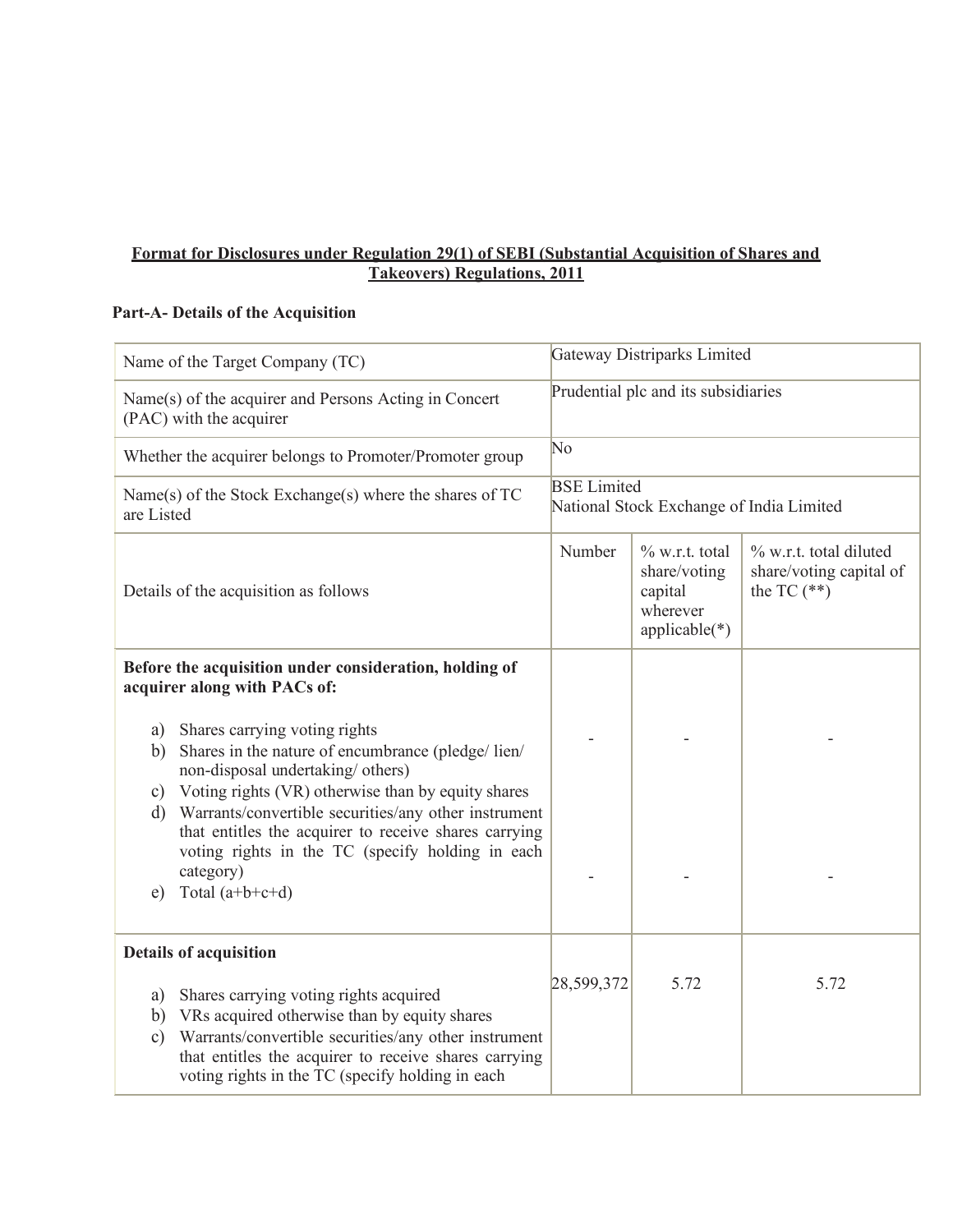| category) acquired<br>Shares in the nature of encumbrance (pledge/lien/<br>d)<br>non-disposal undertaking/ others)<br>Total $(a+b+c+/-d)$<br>e)                                                                                                                                                                                                                                                                                           | 28,599,372                  | 5.72         | 5.72         |  |
|-------------------------------------------------------------------------------------------------------------------------------------------------------------------------------------------------------------------------------------------------------------------------------------------------------------------------------------------------------------------------------------------------------------------------------------------|-----------------------------|--------------|--------------|--|
| After the acquisition, holding of acquirer along with<br>PACs of:                                                                                                                                                                                                                                                                                                                                                                         |                             |              |              |  |
| Shares carrying voting rights<br>a)<br>VRs otherwise than by equity shares<br>b)<br>Warrants/convertible securities/any other instrument<br>$\mathbf{c})$<br>that entitles the acquirer to receive shares carrying<br>voting rights in the TC (specify holding in each<br>category) after acquisition<br>Shares in the nature of encumbrance (pledge/lien/<br>$\mathbf{d}$<br>non-disposal undertaking/others)<br>Total $(a+b+c+d)$<br>e) | 28,599,372<br>28,599,372    | 5.72<br>5.72 | 5.72<br>5.72 |  |
| Mode of acquisition (e.g. open market / public issue / rights<br>issue / preferential allotment / inter-se transfer/encumbrance,<br>$etc.$ )                                                                                                                                                                                                                                                                                              | Scheme of Arrangement       |              |              |  |
| Salient features of the securities acquired including time till<br>redemption, ratio at which it can be converted into equity<br>shares, etc.                                                                                                                                                                                                                                                                                             | <b>NA</b>                   |              |              |  |
| Date of acquisition of/ date of receipt of intimation of<br>allotment of shares / VR/ warrants/convertible securities/any<br>other instrument that entitles the acquirer to receive shares in<br>the TC.                                                                                                                                                                                                                                  | 22 <sup>nd</sup> March 2022 |              |              |  |
| Equity share capital / total voting capital of the TC before<br>the said acquisition                                                                                                                                                                                                                                                                                                                                                      | 499,643,836                 |              |              |  |
| Equity share capital/total voting capital of the TC after the<br>said acquisition                                                                                                                                                                                                                                                                                                                                                         | 499,643,836                 |              |              |  |
| Total diluted share/voting capital of the TC after the said<br>acquisition                                                                                                                                                                                                                                                                                                                                                                | 499,643,836                 |              |              |  |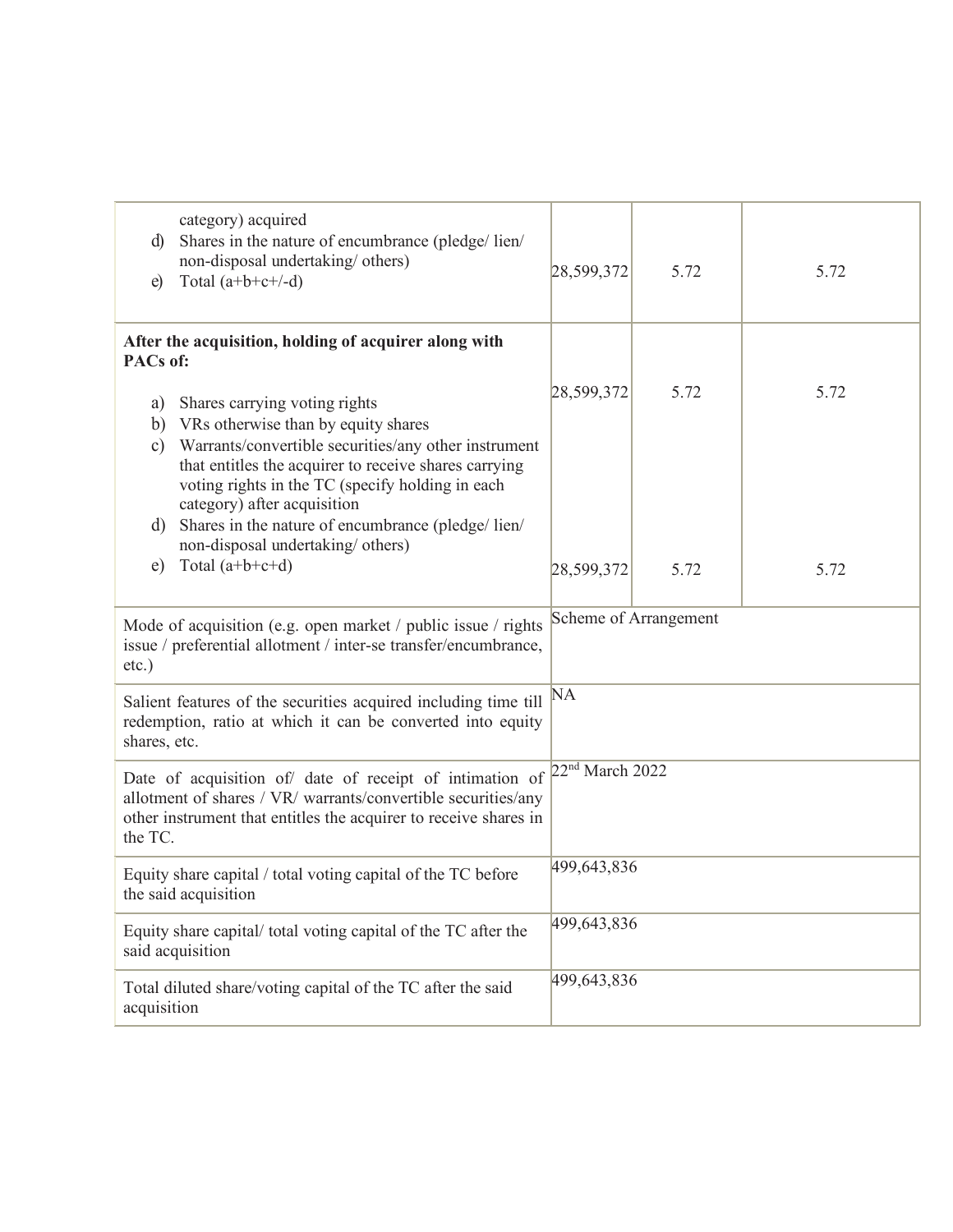Signature of the acquirer / Authorised Signatory

booking

Siew May Lim Assistant Director, Global Shareholder Reporting For and on behalf of Eastspring Investments (Singapore) Limited

Place: 10 Marina Boulevard #32-01, Marina Bay Financial Centre Tower 2, Singapore, 018983, Singapore

Date:  $24^{\text{th}}$  March 2022